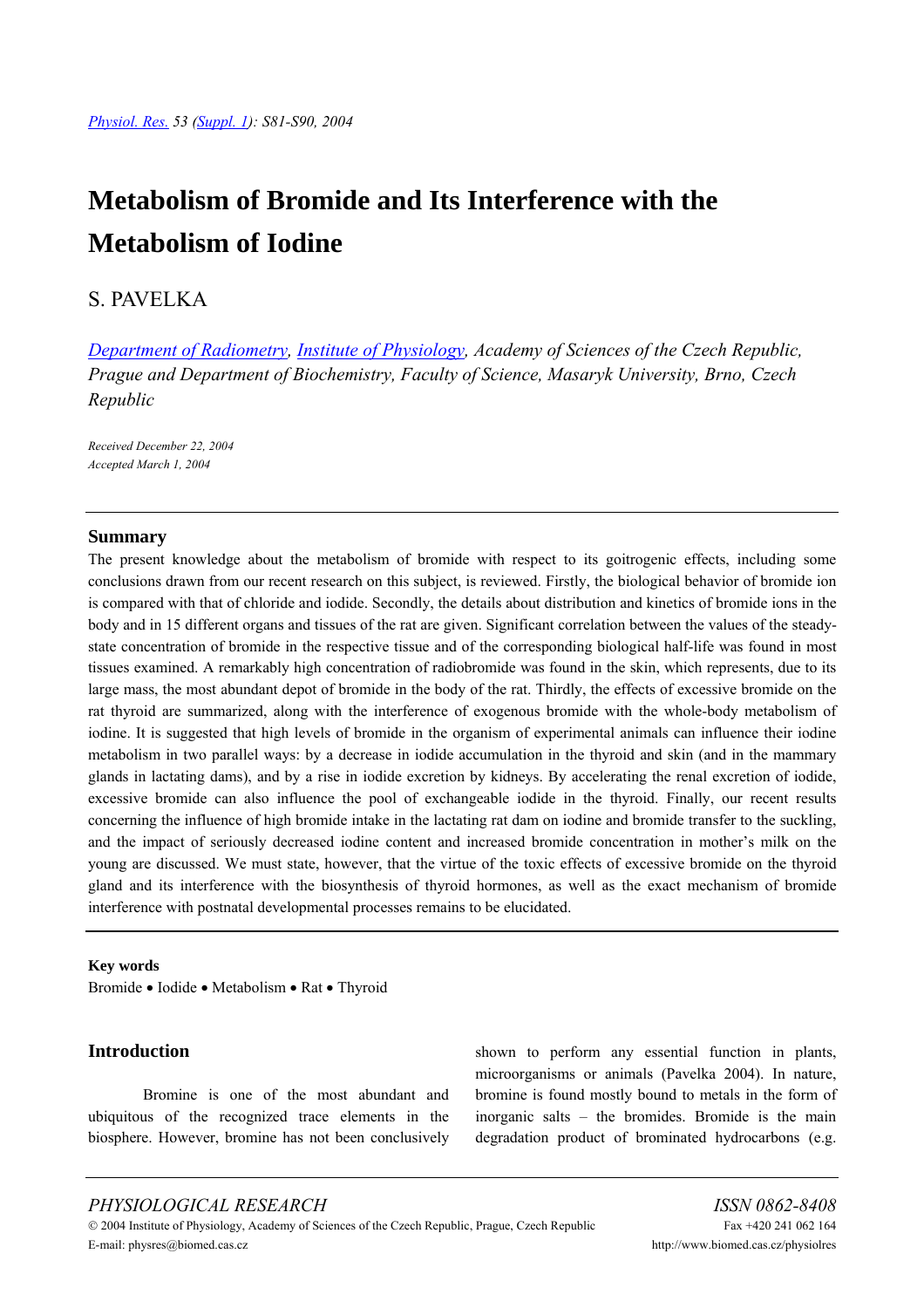methyl bromide) excessively used in agriculture for preplanting fumigation of soils and post-harvest fumigation of commodities as grains, spices, nuts, fruits and tobacco; as well as of other bromine compounds (e.g. ethylene dibromide) applied on a large scale in industry. In the course of the 20th century bromide has been introduced increasingly into the environment as a salt-mining waste and a degradation product of fumigants. Therefore, at present the general population will mainly be exposed to bromide *via* their food. The new role of bromide as a residue in food and water necessitated its broad toxicological evaluation (Van Leeuwen and Sangster 1987).

 The present knowledge about the metabolism of bromide with respect to its goitrogenic effects, including some conclusions following from the results of our recent research on this subject, is reviewed in this brief survey. Since inorganic bromide is the ionic form of bromine exerting the therapeutic as well as the toxic effects, mainly studies dealing with the exposure to bromide will form the basis of this review.

#### **Comparison of the metabolism of bromide with that of chloride and iodide**

 Not enough information is available on bromine metabolism; the element appears to be well absorbed and is mostly excreted in the urine, whether ingested or injected (Cole and Patrick 1958, Hellerstein *et al.* 1960). No organisms other than marine sponges and gorgonians incorporate bromine into organic compounds (such as bromotyrosines in the scleroproteins of support tissue). Hence, bromine metabolism in most living organisms is that of the bromide ion. Species differences in tissue bromine concentrations are small and the element does not accumulate to any marked degree in any particular organ or tissue (Cole and Patrick 1958, Hellerstein *et al.* 1960, Hamilton *et al.* 1972/1973). Earlier claims that bromine is concentrated in the thyroid and pituitary glands (Dixon 1935, Baumann *et al.* 1941, Perlman *et al.* 1941) have not been substantiated (Söremark 1960a, Ullberg *et al.* 1964, Pavelka *et al.* 2000b), with the possible exception of the hyperplastic thyroid (Baumann *et al.* 1941).

 There is no evidence in humans of bromide concentration in any particular organ that might indicate a specific physiological function of this ion. After oral ingestion, bromide is rapidly and completely absorbed in the gastrointestinal tract and, analogously to chloride, distributed almost exclusively in the extracellular fluid (with the exception of erythrocytes). Mason (1936) had already recognized that bromide replaces part of the extracellular chloride, the molar sum of chloride and bromide remaining constant at about 110 mmol/l. The similarity of bromide to chloride entails an important pharmacokinetic interaction; both ions compete for tubular reabsorption (Rauws 1983). The biological halflife of bromide can be decreased by administering surplus chloride ions (Langley Czerwinski 1958). On the contrary, the already long half-life of bromide, which is about 12 days in humans (Söremark 1960b) and approximately 3 to 8 days in the rat (Rauws and Van Logten 1975, Pavelka *et al.* 2000a), may be increased considerably by a salt-deficient diet (up to 25 days in the rat on a salt-free diet – Rauws and Van Logten (1975)). Considering the chemical similarity of bromine to iodine, on the other hand, goitrogenic effects of bromide may be assumed. Indeed, an enhanced bromide intake in the rat could markedly reduce iodide accumulation in the thyroid (Van Leeuwen *et al.* 1988, Buchberger *et al.* 1990, Pavelka *et al.* 1999a), as well as in the skin (Pavelka *et al.* 2001b).

### **Iodine deficiency disorders and the goitrogenic effects of bromide**

 It is estimated that there are about 1.6 billion people on our planet whose average iodine intake is insufficient (Delange 1995) and who are, therefore, at risk of health problems connected with iodine deficiency (Hetzel 1983). These include about 650 million people afflicted by goiter. Health problems connected with a deficit of iodine intake, including abnormal functions of the thyroid, are still relevant in a number of European countries including the Czech Republic (Delange 1995). Apart from the severity degree of iodine deficiency, the symptomatology and frequency of iodine deficiency disorders are also influenced by other goitrogenic factors and trace elements. Besides the known goitrogens of plant origin, increasing importance is also given to goitrogenic agents of anthropogenic origin of both organic and inorganic character, especially in connection with the increasing contamination of the environment. Above all bromine, because of its chemical similarity to iodine, belongs among these goitrogens. The study of goitrogenic effects of bromine compounds becomes particularly significant in circumstances of a moderate iodine deficiency when they can interfere with the production of thyroid hormones (Buchberger *et al.* 1990).

 There is a general assumption that the biological behavior of bromine is similar to chlorine so that administration of bromide results in some displacement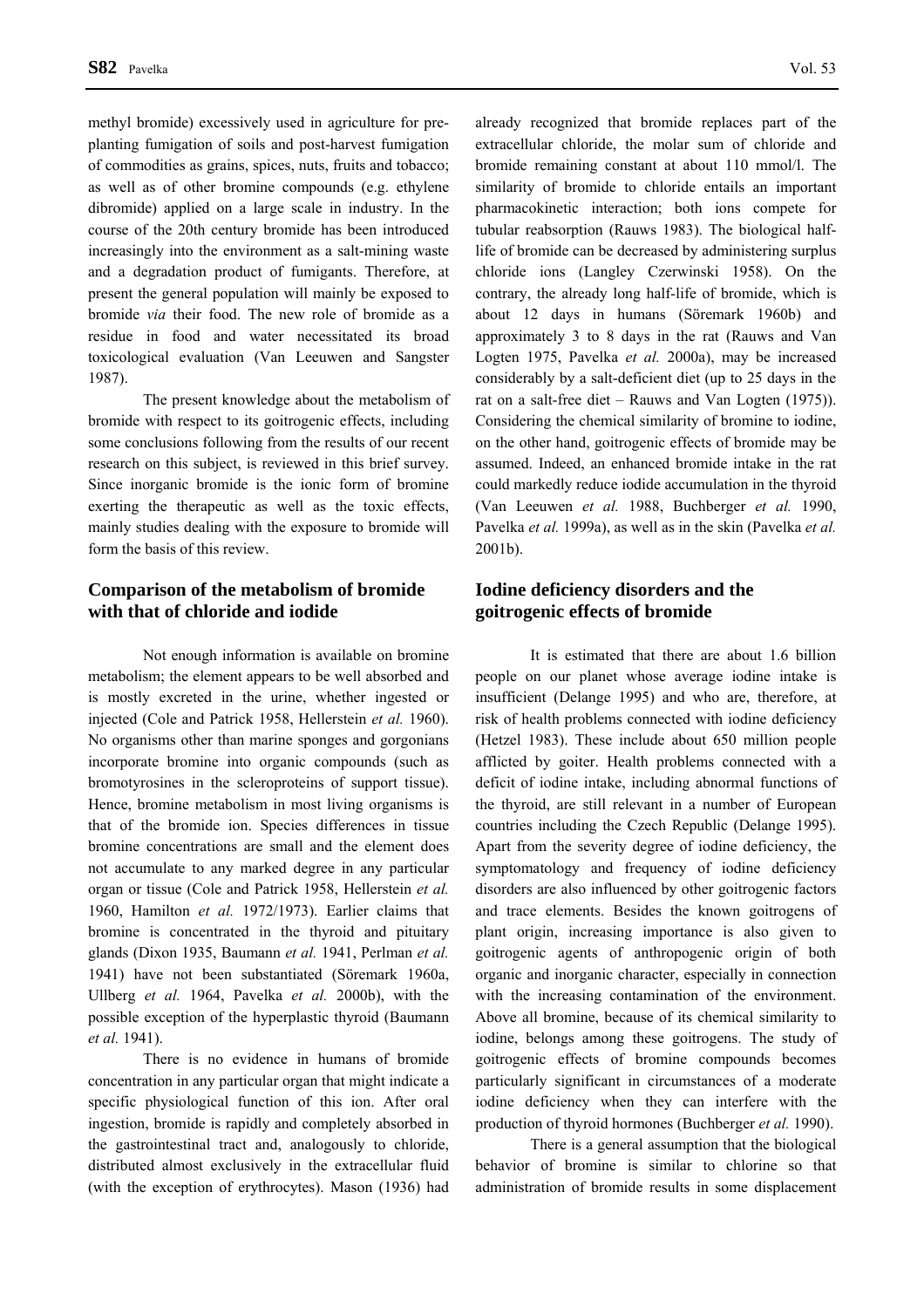of body chloride and *vice versa* (Hellerstein *et al.,* 1960). This is not obviously valid for the thyroid gland. In the studies on the interaction of bromine with iodine in the rat thyroid under the conditions of enhanced bromide intake we found that in this tissue, contrary to other tissues, bromide did not replace chloride but rather iodide (Pavelka *et al.* 1999a, Vobecký *et al.* 2000). Until recently, studies following the effects of enhanced supply of bromide into the organism of experimental animals were carried out mostly on adult individuals and at normal iodine availability. Van Leeuwen *et al.* (1983) and Loeber *et al.* (1983) were among the first who proved the toxic effect of high bromide doses on the morphology and function of the thyroid. Later Van Leeuwen *et al.*  (1988) stated that bromide affected the thyroid peroxidase activity. However, this hypothesis was disproved by Taurog and Dorris (1991), who observed that even a 200 fold excess of bromide in comparison with iodide in an *in vitro* incubation system had no effect on the rate of thyroid peroxidase-catalyzed iodination of thyroglobulin. In addition, they concluded that even large doses of bromide did not interfere with iodide transport into the thyroid. Buchberger *et al*. (1990) studied the effects of chronic administration of large bromide doses on the biosynthesis of thyroid hormones in iodine-deficient rats. The results of this study indicate that bromide toxicity is dependent upon the state of iodine supply in the organism: the signs of hypothyroidism caused by bromide intake were significantly enhanced under the conditions of simultaneous iodine deficiency. The virtue of the toxic effects of bromide on the thyroid gland and mechnisms of its interference with the biosynthesis of thyroid hormones, however, have not been so far elucidated.

#### **Distribution and kinetics of bromide ions in the body**

 The distribution and kinetics of bromide in the body of various animals and humans have been investigated by several authors using chemical analytical methods (Mason 1936, Hellerstein *et al.* 1960) as well as isotope techniques involving  ${}^{82}Br$  (Cole and Patrick 1958, Söremark 1960a, Ullberg *et al.* 1964). Except for the central nervous system, bromide has been found to pass rapidly into various tissues and mainly into the extracellular fluid of the body. Bromide has also been found to be partitioned in the body similarly to chloride (Ullberg *et al.* 1964), so that under the conditions of enhanced intake, bromide replaces chloride throughout the tissues and fluids of the body. Söremark (1960a) performed a detailed study of bromide distribution in mice, rats and rabbits. The distribution was followed after injection of bromide labeled with the radionuclide  ${}^{82}Br$ (with the physical half-life of radioactive decay of only 35.3 h) both by autoradiography and by measuring radioactive concentration of labeled bromide in various organs of experimental animals. However, these observations were limited only to the period of 72 h after injection and the results of radioactive concentration measurements were given merely as the ratios of radioactive concentration of  ${}^{82}Br$  in a sample to the radioactive concentration in the blood.

 Since the previous studies, which had used tracer methods were limited by technical feasibilities at that time, we decided to investigate in more detail the bromide distribution in rats by means of more sophisticated methods. The use of a semiconductor detector allowing more sensitive measurement of samples of greater volume, including living animals, on the one hand, and the oral administration of labeled bromide (in addition to injection), on the other, enabled us to extend markedly the period of observation, to express the amount of bromide retained in the individual organs as well as in the whole body, and to make a total bromide balance (Pavelka *et al.* 2000a,b). The distribution of <sup>82</sup>Brbromide in 15 different organs and tissues of rats has been determined by high-resolution gamma-ray spectrometry and by scintillation counting technique at different times after the application of  $Na^{82}Br$ , either by subcutaneous injection or by continuous administration in the drinking water. The amount of <sup>82</sup>Br-bromide in various tissues reached its largest uptake within a few hours, and the concentration ratio of <sup>82</sup>Br in the tissues to blood remained practically constant between 8 h and 396 h after the application. The whole stomach was the only organ in the rat, which had a larger uptake of  ${}^{82}Br$ than blood. Contrary to some previous findings mentioned in the literature, the concentration of radiobromide in the thyroid was not found to exceed that in the blood. A remarkably high concentration of  ${}^{82}Br$ was found in the skin that represented, due to its large mass, the most abundant depot of bromide in the body of the rat (Pavelka *et al.* 2000b).

 The demonstrated excretion of bromide was mainly renal, at a rate of approximately 5 % of the administered dose per 24 h. In addition to the whole-body half-life, we have determined biological half-life values of bromide in 15 different organs and tissues of the rat by measuring the radioactive concentration of <sup>82</sup>Br-bromide in samples of tissues collected at the time intervals of 12-396 h from animals which received  ${}^{82}Br$ -labeled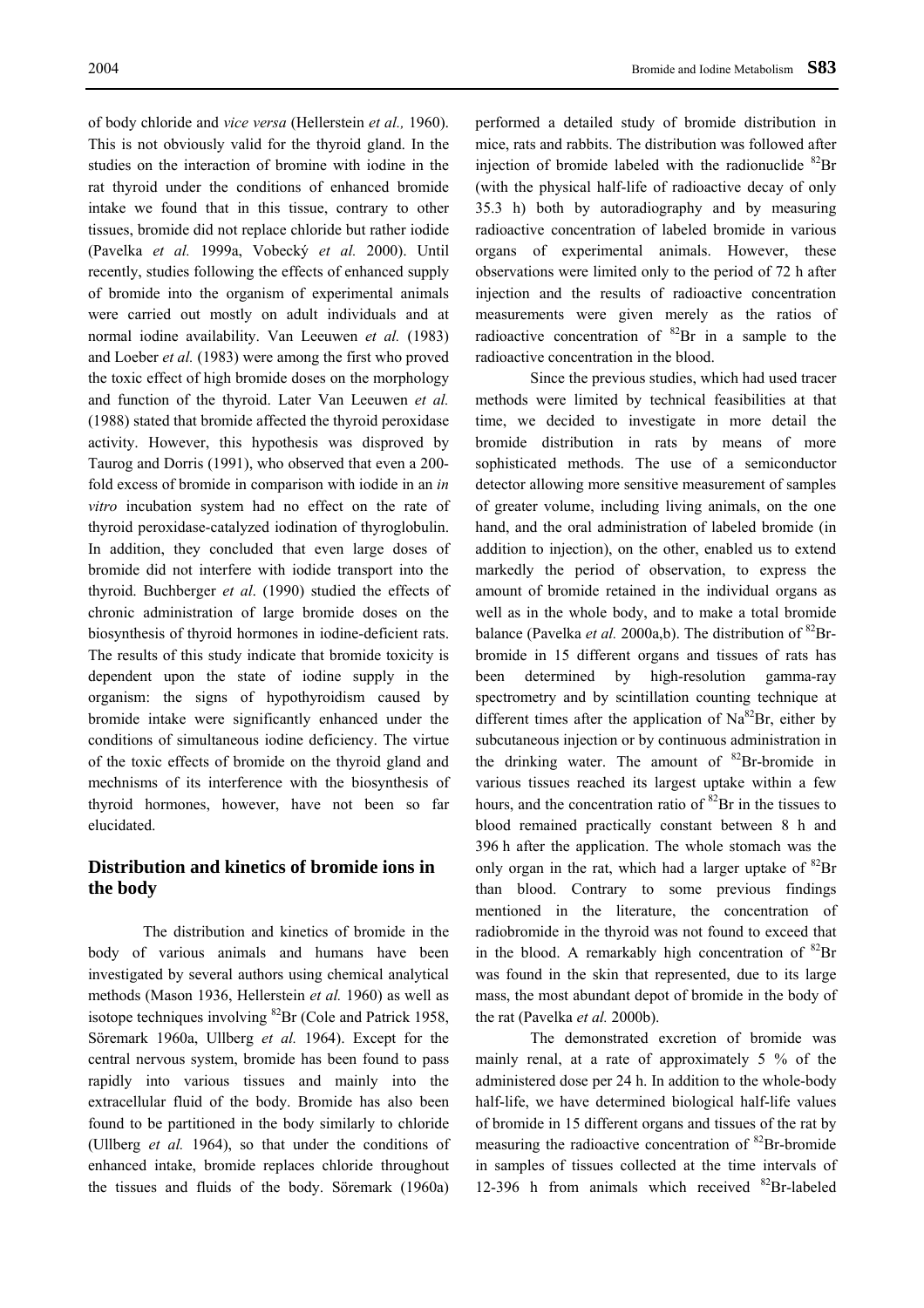bromide in their drinking water continuously (up to 17 days) (Fig. 1). The half-life values ranged from about 94 h in the thyroid gland to 235 h in the liver and in most of the studied tissues the values were shorter than in the whole body, in which it equaled about 198 h. Significant correlation between the values of the steady-state concentration of bromide in the respective tissue and of the corresponding biological half-life was found in most tissues examined (Pavelka *et al.* 2000a).



**Fig. 1**. Time-course (□ actual, and ▼ corrected for the radioactive decay of  ${}^{82}Br$ ) of the accumulation of  ${}^{82}Br$ -bromide in the body of rats ( $n = 5$ ) during continuous administration of Na  $^{82}$ Br in drinking water. [Modified from Pavelka *et al.* (2000a)].

### **Effects of excessive bromide on the rat thyroid**

A remarkable complex of presumably related changes in the endocrine system induced by bromide was observed in male rats fed a very high dose of sodium bromide in the diet (19.2 g NaBr per kilogram diet) for 4 or 12 weeks (Van Leeuwen *et al.* 1983, Loeber *et al.* 1983). The most striking effects of bromide on the endocrine system were found on the thyroid gland and the gonads. Activation of the thyroid, characterized by an increase in relative weight of the organ and a reduction in follicle size, was observed (Loeber *et al.* 1983). These phenomena were accompanied by a decrease in serum thyroxine  $(T_4)$ , indicating a typical hypothyroidism induced by bromide (Loeber *et al.* 1983, Pavelka *et al.* 2002).

In studies on the interference of exogenous bromide with iodine metabolism in the rat tissues we have found that under the conditions of increasing bromide intake the thyroid responded very sensitively to even relatively small increase in bromide intake (e.g.

approximately 0.4-4 mg Br per day, received in drinking water supplemented with 0.01-0.1 g bromide per liter) by a marked decrease of the [I]/[Br] concentration ratio (Vobecký *et al.* 1997b). A stable value of this ratio was established during approximately 15 days of administration of a diet with bromide supplementation. It is important that the magnitude of the decrease in the [I]/[Br] ratio also depended on the level of iodine supply in the organism. The [I]/[Br] ratio in the thyroid was as much as five times lower in rats with a marginal iodine deficiency than in animals with a sufficient or an excessive iodine intake. On the other hand, superfluous iodine intake had no effect.

With the aid of the short-term instrumental neutron activation analysis of the isolated lyophilized rat thyroids we found that at enhanced bromide intake, bromine in the thyroid did not replace chlorine, like in all other tissues, but iodine (Vobecký *et al.* 2000). Under our experimental conditions up to 40 % of the amount of iodine in the thyroid was replaced by bromine. Most probably, bromine in the thyroid remains in the form of bromide ion and, in proportion to its increasing concentration, the production of iodinated thyronines decreases. The analyses of fractionated thyroids showed that the most pronounced decrease in the [I]/[Br] ratio occurred in the soluble low-molecular weight fraction, containing mostly inorganic ions and possibly free halogenated aminoacids. In the high-molecular weight soluble fraction of the thyroid, containing thyroglobulin with covalently bound halogenated residues of tyrosine and thyronines, even a high bromide intake did not displace organically bound iodine so that the [I]/[Br] ratio changed only slightly. These results indicate that with sufficient iodine supply in the organism, a stable [I]/[Br] concentration ratio in the thyroid is rapidly established during the exposure of rats to increased concentrations of bromide, while under iodine deficiency iodine atoms in the thyroid are replaced by bromine atoms.

Using radionuclides  ${}^{82}Br$  and  ${}^{131}I$  and wholebody measurement of the retained activity, we found that the time course of bromine excretion in adult male rats substantially differed from iodine excretion (Pavelka *et al.* 1998). The whole-body excretion curve of bromine showed only a single rate constant with a biological halflife longer than 10 days. In contrast, iodine was apparently excreted from two different pools: the first with a very short half-life (less than 12 h), characterizing the clearance of excess iodine from the organism; and the second with a half-life of about 108 h, accounting for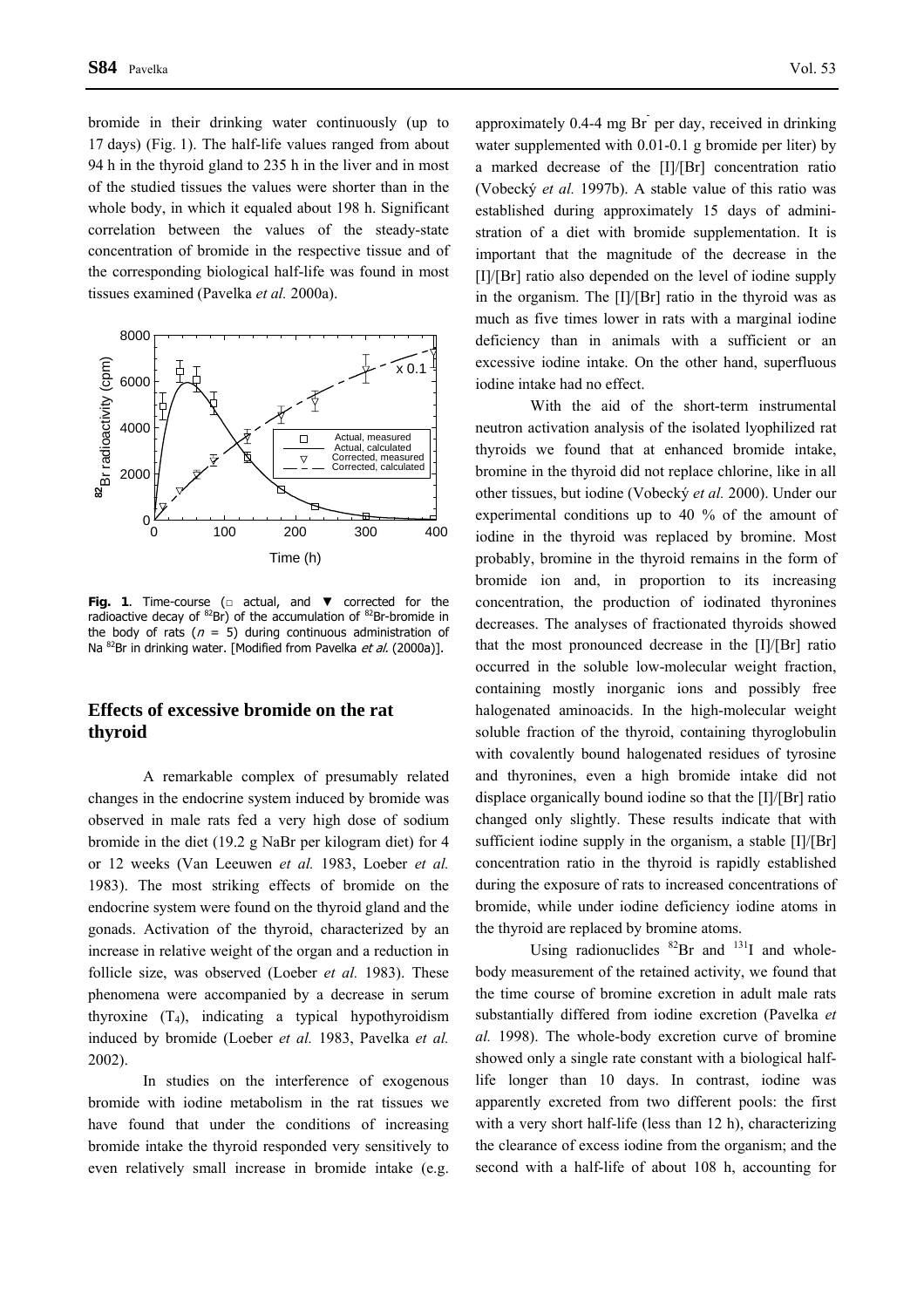iodine release from the thyroid. The rapidity of the attainment of a stable [I]/[Br] concentration ratio in the thyroid implicated that the biological half-life of bromine in the rat thyroid was substantially shorter than the whole-body one, and that it was probably close to the half-life of iodine. This different half-life of bromine, however, did not affect the rate of bromine excretion because only a negligible amount of administered bromide, including the radioactive tracer, had been accumulated in the thyroid. It is known that, by repeated administration, the steady concentration of a substance can be attained in the target organ, and that this concentration is directly proportional to the biological half-life of this substance (Rauws 1975). We have used this principle for the determination of the biological halflife of bromine in the rat thyroid by measuring the radioactivity of isolated thyroids of animals which continuously (during 16-day experimental period)

received 82Br-labeled bromide in their diet (Vobecký *et al.* 1997a). The found value of this half-life (about 110 h) was very close to the measured value of the biological half-life of iodine (about 108 h) and to the value (106 h) published recently for iodine by Singh *et al.* (1994). The fact that the values of the half-lives of bromine and iodine in the rat thyroid are practically identical can be considered as further proof that the biological behavior of bromine in the thyroid, in contrast with other organs, is not similar to the biological behavior of chlorine but resembles more that of iodine.

Interaction of bromide with iodide uptake by the thyroid gland most probably is the underlying mechanism leading to thyroid dysfunction and consequently to the observed alterations in the pituitary-thyroid axis (Loeber *et al.* 1983, Van Leeuwen *et al.* 1983, 1988, Pavelka *et al.* 2001a,b).



Fig. 2. Changes in <sup>131</sup>I radioactivity retained in the skin (□ estimated) and in the thyroid (• measured) of the control and experimental rats ( $n = 5$ -6 for each time point and each treatment) maintained on an iodine-sufficient diet (diet B), in dependence on the time after  $^{131}$ I-iodide administration. Control rats drank distilled water and experimental per liter. [Adapted from Pavelka et al. (2001b)].

#### **Interference of excessive bromide with the whole-body metabolism of iodine**

In rats fed a semisynthetic purified diet containing a high concentration of bromide (up to 19.2 g NaBr/kg, ensuring an average daily intake of bromide of approximately 210-300 mg), Van Leeuwen *et al.* (1988) found a decrease in the body weight and marked changes in the morphology of the thyroid, a decrease in serum

thyroxin accompanied by an increase in the concentration of TSH, and a decrease in the  $^{125}$ I-iodide uptake by the thyroid. Similar signs of hypothyroidism were also described by Buchberger *et al.* (1990) in rats fed an iodine-poor diet with various amounts of added bromide (4-16 g NaBr/kg). Under these conditions, besides the above mentioned findings even death of experimental animals was encountered. In a series of experiments performed on adult male rats we also followed the effects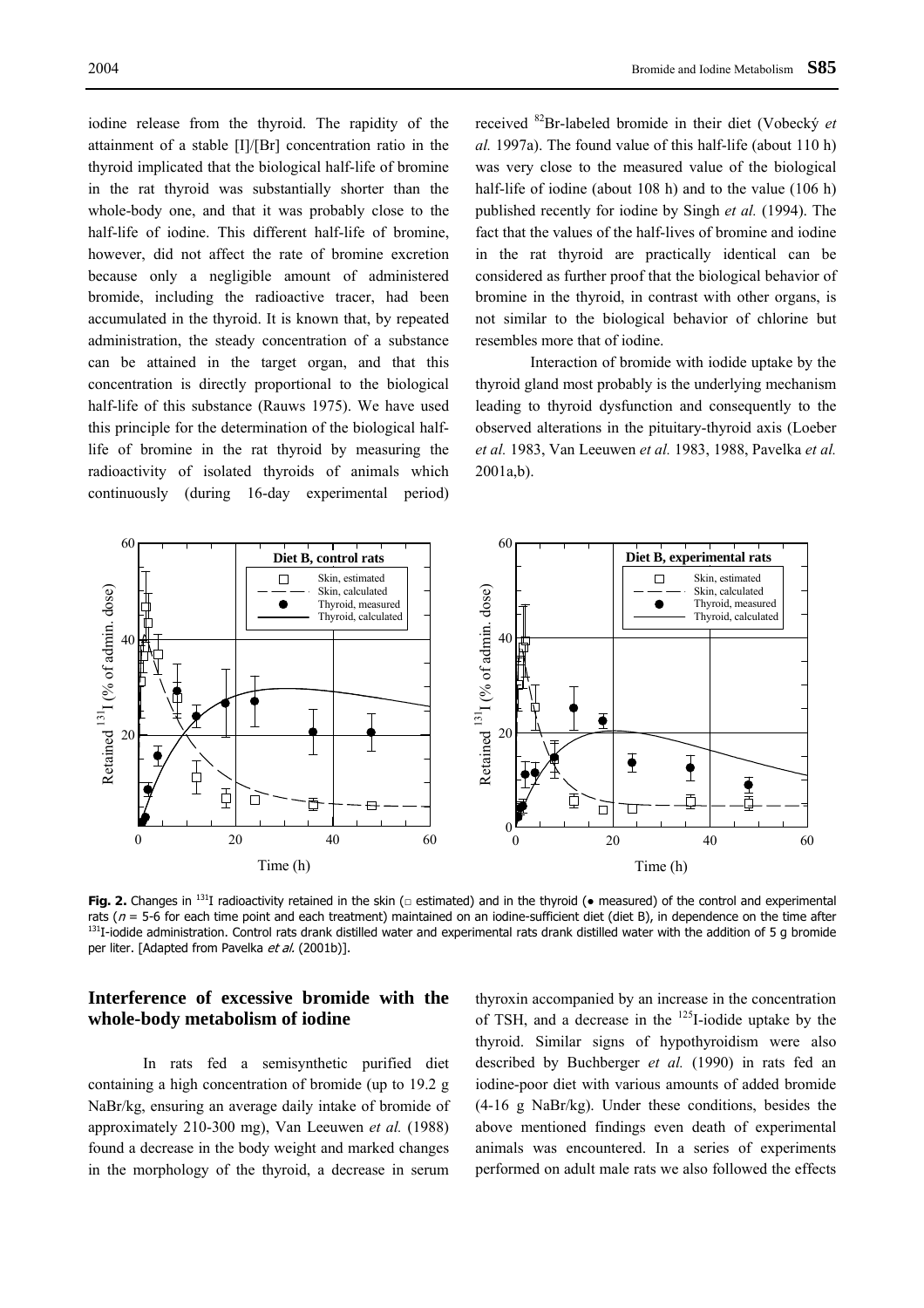of a low, a moderate, and a high bromide intake, in addition to an extremely high bromide intake (> 200 mg Br per day), on the uptake of  $^{131}$ I-iodide by various organs and tissues (including the thyroid) (Pavelka *et al.* 1999a, Vobecký *et al.* 1999). At the same time, the influence of an enhanced bromide intake on the kinetics of iodide uptake and elimination in the thyroid and skin (Pavelka *et al.* 2001b) and on the kinetics of iodine elimination from the body and on the value of the wholebody biological half-life of iodine were studied in these animals (Pavelka *et al.* 1999b, 2001a). Because the biological behavior of bromide depends on the state of iodine supply in the organism (Buchberger *et al.* 1990, Pavelka *et al.* 1999a), we performed our studies both under the conditions of sufficient iodine supply, and of a mild iodine deficiency.

 In rats fed a diet with sufficient iodine supply  $(>=25 \text{ ug}$  I/day), the iodide accumulation in the skin predominated during the first hours after <sup>131</sup>I-iodide application. From this organ, radioiodide was gradually transferred into the thyroid. A high bromide intake (>150 mg Br- /day) in these animals led to a marked decrease in iodide accumulation, especially by the thyroid, because of an increase in iodide elimination both from the thyroid, and from the skin (Fig. 2). In rats kept under the conditions of iodine deficiency  $($  < 1µg I/day), the iodide accumulation in the thyroid, but not in the skin, was markedly increased as a result of a thyrotropic stimulation. The effect of a high bromide intake (>100 mg Br- /day) in these animals was particularly pronounced because the rates of iodide elimination were most accelerated both from their thyroid, and skin (Pavelka *et al.* 2001b).

 A significant influence of a very high bromide intake  $(>160 \text{ mg Br/day})$  on the whole-body biological half-life of iodine was established. Very high bromide intake (i) decreased the amount of radioiodide accumulated in the thyroid, (ii) changed the proportion between the amount of iodine retained in the thyroid and the total amount of absorbed iodine, (iii) significantly shortened the biological half-life of iodine in the thyroid from approximately 101 h to 33 h in animals maintained on an iodine-sufficient diet and from 92 h to about 30 h in rats fed a low-iodine diet, and (iv) changed the timecourse (added a further phase) of iodine elimination from the body. These changes were caused, with high probability, by an increase of iodine elimination by kidneys due to an excess of bromide. The overall picture of iodine elimination in animals fed the low-iodine diet was similar to that in animals maintained on iodinesufficient diet (Pavelka *et al.* 2001a).

 The effects of the highest dose of bromide administered to the rats (in drinking water with the addition of 5000 mg Br<sup>-</sup>per liter, i.e. 5000 ppm) were observed, in addition to the thyroid, above all in the stomach and skin. At the same time, the effects of lower dose of bromide (500 ppm) were only marginal, and no effects of bromide were observed at the level of 50 ppm (Pavelka *et al.* 1999a, 2000c). The observed reduction of the food intake and consequently of the body weight gain and development in rats drinking water with the addition of the highest amount of bromide could be explained by the assumption that under the conditions of high bromide levels in the organism a disturbance in the physiological function of the stomach could arise. Because bromide is also concentrated in gastric mucosa and secreted into the stomach lumen (Gross 1962), possible changes in the composition of the digestive juice (e.g. production of hydrobromic acid) could disturb the digestive processes or could produce an organic disorder of the gastrointestinal system. The observed inhibition of the uptake of  $131$  by the skin under the conditions of an enhanced bromide intake could also be fairly significant for the iodine metabolism in the rat because skin accounts for about 20 % of the rat body weight and represents the most important depot of both halogens. The observed effects of very high bromide intake on the thyroid gland and its function, notably in animals fed the low-iodine diet (e.g. markedly decreased 24-h uptake of  $^{131}$ I-iodide, increased relative weight of the thyroid, decreased serum level of total thyroxine, etc.) were similar to those described previously.

 We therefore suggest that high levels of bromide in the organism of experimental animals can influence their iodine metabolism in two parallel ways: by a decrease in iodide accumulation in the thyroid, and by a rise in iodide excretion by kidneys. A high surplus of bromide ions in blood, which is under our experimental conditions several thousand times greater than the concentration of iodide, can competitively inhibit the entrance of iodide into the thyroid, and replace a part of iodide in the gland by bromide. By accelerating the renal excretion of iodide, excessive bromide can also influence the pool of exchangeable iodide in the thyroid, in a similar way as chloride does (Pavelka *et al.* 1999b).

# **Impact of a high bromide intake in the lactating rat dam on iodine and bromide transfer to the suckling**

 Iodine is one of the essential substances indispensable for the survival, growth and development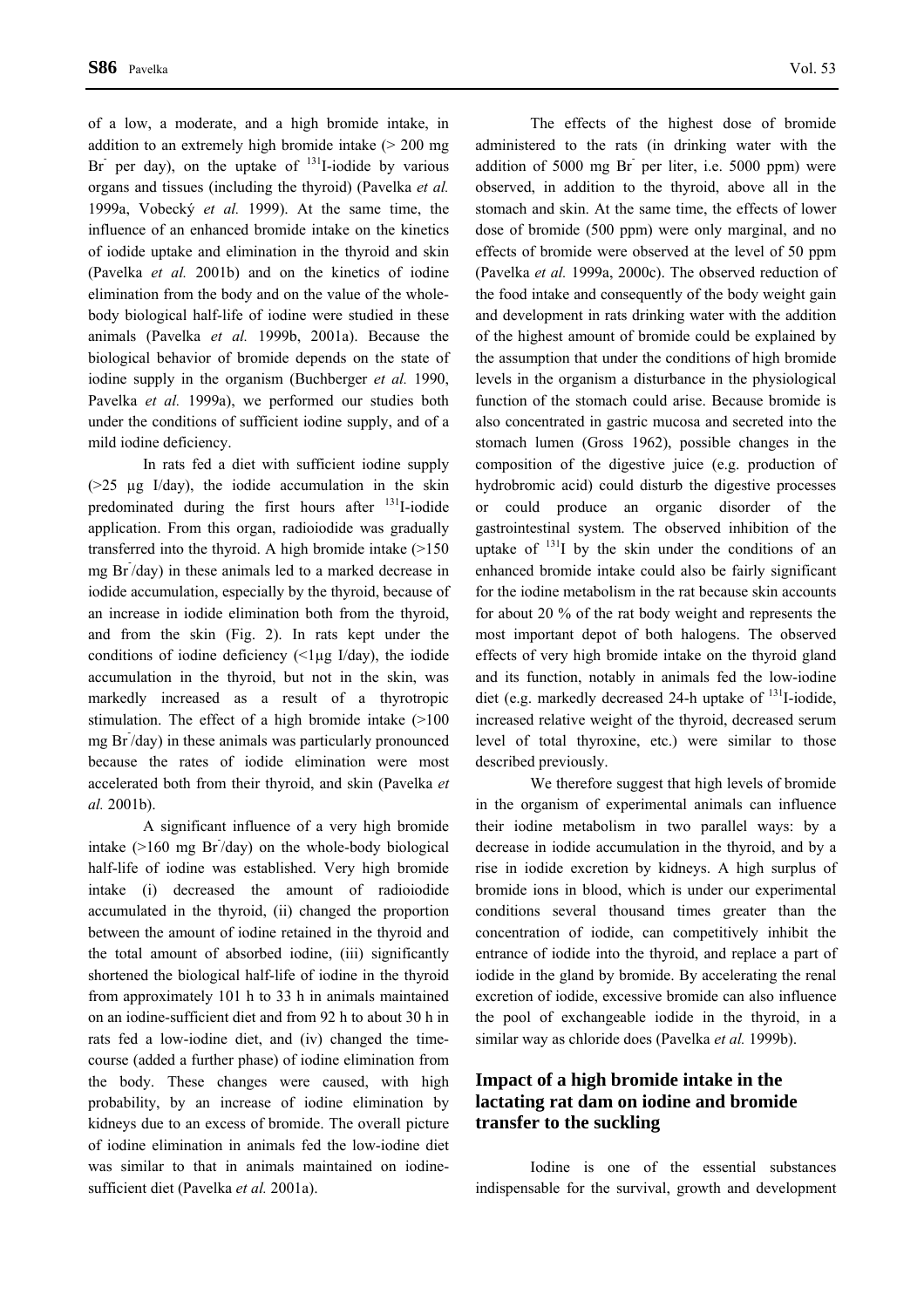machinery turns over nearly 100 % of its stores for its daily thyroid hormone production, the neonatal thyroid economy is extremely sensitive to fluctuations in the iodine supply from the mother (Glinoer 1997). An adequate supply of iodine to the neonate, for whom mother's milk is the sole source of this element, is ensured by the iodide-concentrating mechanism in the mammary gland of the mother. However, an enhanced bromide intake in the rat can markedly reduce the accumulation of iodide not only in the thyroid (Pavelka *et al.* 1999a, 2000c) and in the skin (Pavelka *et al*. 2001b) but also in the mammary gland (Lener *et al*. 2000). We decided, therefore, to examine the impact of high bromide levels in the organism of the mother on iodine transfer to the suckling and to study in greater detail the effects of a high bromide intake in lactating rats on the performance of the dams and on the prosperity of their young.

 We found that the enhanced bromide intake in the dams significantly decreased the iodine transfer through mother's milk to the suckling. Moreover, the decrease in 131I transfer was more pronounced in the young whose mothers drank water with the higher bromide concentration. High bromide intake in the lactating dams caused a decrease in iodide accumulation in the mammary glands, and an increase in iodide elimination through the kidneys of the dams. In the pups, we observed a significant decrease in the body weight gain and a significant increase in the relative weight of their thyroids with increasing bromide intake in their mothers. A prolonged intake of high amounts of bromide in the dams caused a marked hypothyroxinemia both in their own organism, and in the organisms of their pups. The effect of excess bromide was even more pronounced in the pups, as was evident from dramatically decreased concentrations not only of thyroxine but also of total triiodothyronine in sera of the young whose mothers drank water with the highest bromide concentration (Pavelka *et al*. 2002).

 Very high intake of bromide in the dams in the course of the lactation period (about 220 mg Br<sup>-</sup> per dam per day) caused a very significant decrease in the body weight increments in the suckling. Only about one-half of them survived and their general condition was very poor, although the amount of bromide in relation to the body weight received by these young was lower than that received by their mothers (Pavelka 2002). In the dams, there were two striking consequences undoubtedly caused by a high bromide intake: a stagnation in the extent of the

consumption of diet and water in the course of the nursing period, and a conspicuous drop in the production rate of mother's milk (Pavelka 2003). We suggest that one of the possible reasons for the observed marked decrease in the production of mother's milk in the dams with high bromide intake could be a decreased stimulation of the mammary glands as a consequence of reduced consumption of mother's milk by their suckling. It is known that the intensity of lactation is regulated by the young. Provided that a high concentration of bromide in mother's milk constituted a serious obstacle for the young to receive the milk, the decline in the intensity of lactation and consequently also in the consumption of food and water by the dams would follow. Indeed, we have found that bromide ions ingested by the dams easily moved into the rat milk and were transferred *via* mother's milk in a large extent to the suckling. The amount of bromide in mother's milk depended on the bromide concentration in the drinking water taken by the dams. With the addition of 5 g bromide per liter (providing the mean daily bromide dose of 220 mg), bromide ions replaced about 54 % of the chloride in the milk (Vobecký *et al.* 2004). Although bromide passed easily through mother's milk into the body of the young, this transfer occurred at a much slower rate than the transfer of iodide (*cf.* Fig. 3 and Fig. 4). In the case of iodide, nearly 30  $\%$ of 131I radioactivity applied to the mother appeared in the body of the young already in the course of the first 3 hours (Pavelka *et al.* 2002). In contrast, in the case of bromide, this amount was lower than 3 % after 3 hours from the application of  ${}^{82}Br$ -bromide but it gradually increased during the next 22 hours (Pavelka 2003).

 Our observation that bromide ingested by the dams readily moved into the milk and *via* mother's milk was transferred in a large extent to the suckling was not unexpected. Disse *et al.* (1996) found that bromide applied to pregnant female rats in the drinking water (2500 ppm NaBr) in the period between 5th and 15th days of gestation was transferred to embryos *via* placenta and later, up to 10 days after birth, although at decreasing concentrations, even to the offspring *via* milk. Significant delays in postnatal development were observed in all bromide-treated animals. Permanent deficits were recorded for body weight, brain weight and the protein content of brain tissue. Disse *et al.* (1996) suggested that pre- and perinatal exposure of rats to moderate concentrations of bromide might interfere with postnatal development including that of brain. However, as the authors stated, the exact mechanism of bromide action on developmental processes remains to be elucidated.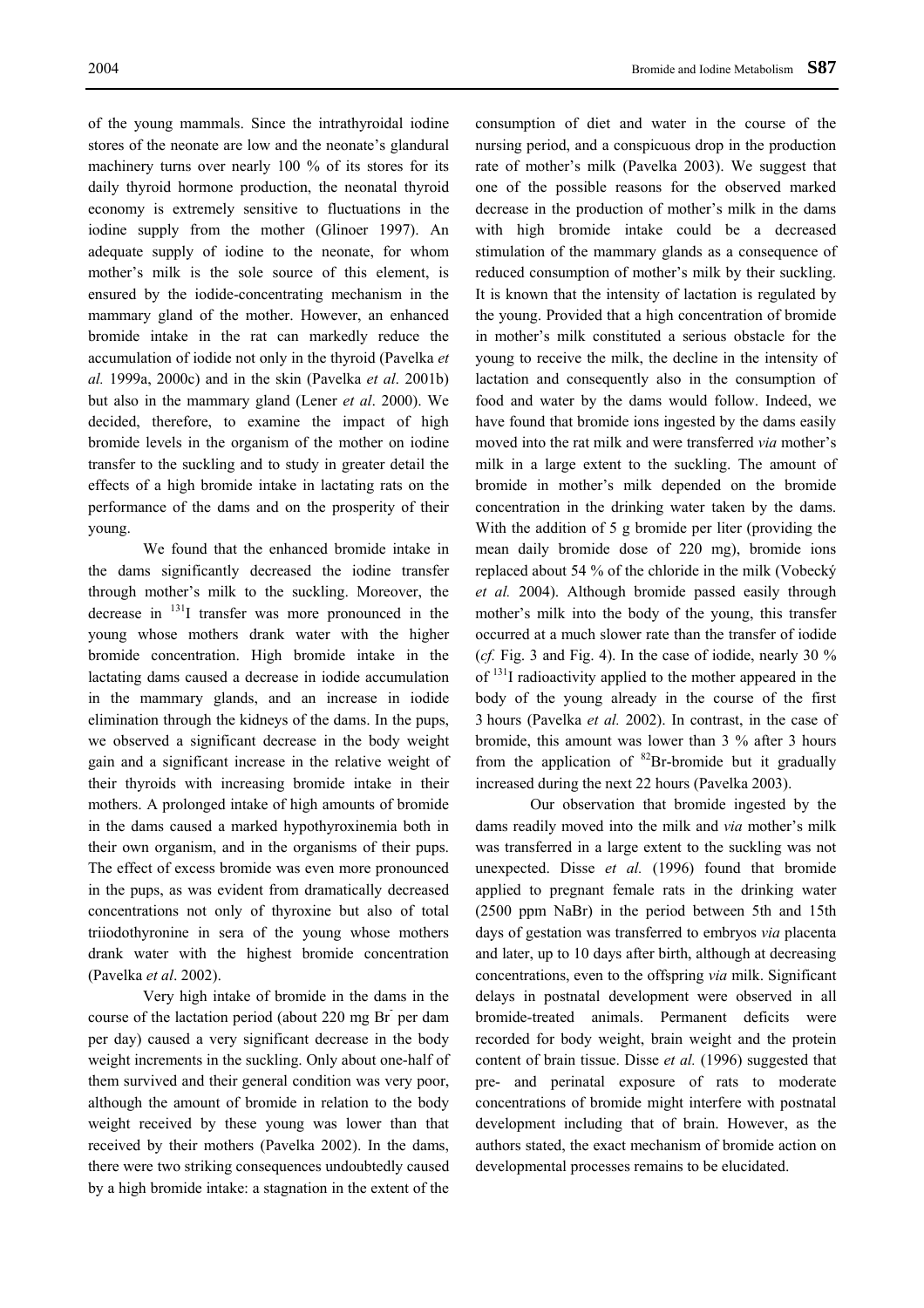

Fig. 3. Dynamics and extent of <sup>131</sup>I-iodine transfer from dams through mother's milk to the suckling (% of the dose applied to the dams), in dependence on bromide intake in the dams. Control dams drank distilled water and rats of the low-Br and high-Br groups drank distilled water with the addition of 1 g and 5 g bromide per liter, respectively. [Modified from Pavelka (2003)].



Fig. 4. Time-course of changes in the distribution of <sup>82</sup>Br radioactivity (applied to the dams) between the mother and the suckling, reflecting the transfer of bromide from dams through mother's milk to the young. [Modified from Pavelka (2003)].

#### **Conclusions**

Even though bromine is one of the most abundant and ubiquitous of the recognized trace elements in the biosphere, not enough information there is still available on the metabolism of bromide ion, the most common form of this element. This is concerned both the

potential biological essentiality of bromide, and its toxic, especially goitrogenic effects. Nevertheless, some new findings about the biological behavior of bromide could be drawn from our recent experiments investigating the effects of high bromide intake in the rat, and especially in the lactating rat dam, on the metabolism of iodine in these animals:

i) Significant correlation between the steadystate concentration of bromide in 15 various organs and tissues of the rat and the corresponding values of the biological half-life of bromide was found in most tissues examined.

ii) The general assumption that the biological behavior of bromide in tissues is analogous to chloride is obviously not valid for the thyroid gland. We have proved that in this tissue, bromide did not replace chloride but rather iodide. Therefore, the thyrotoxicity of bromide is dependent upon the state of iodine supply in the organism.

iii) High levels of bromide in the organism of experimental animals can influence their iodine metabolism in two parallel ways: by a decrease in iodide accumulation in the thyroid and skin (and in the mammary glands in lactating dams), and by a rise in iodide excretion by kidneys. By accelerating the renal excretion of iodide, excessive bromide can also influence the pool of exchangeable iodide in the thyroid.

iv) A prolonged intake of high amounts of bromide in the dams caused a marked hypothyroxinemia both in their own organism, and in their pups. The effect of excess bromide was even more pronounced in the pups.

v) High bromide intake in the lactating rat dams dramatically decreased iodine and increased bromide transfer through mother's milk to the suckling. The impact of seriously decreased iodine content and increased bromide concentration in mother's milk on the young prosperity is detrimental.

Apart from the above partial achievements, however, it should be stated that the virtue of the toxic effects of bromide on the thyroid gland and mechnisms of its interference with the biosynthesis of thyroid hormones have not been so far elucidated.

#### **Acknowledgement**

Supported by the Academy of Sciences of the Czech Republic (Research Project AVOZ 5011922).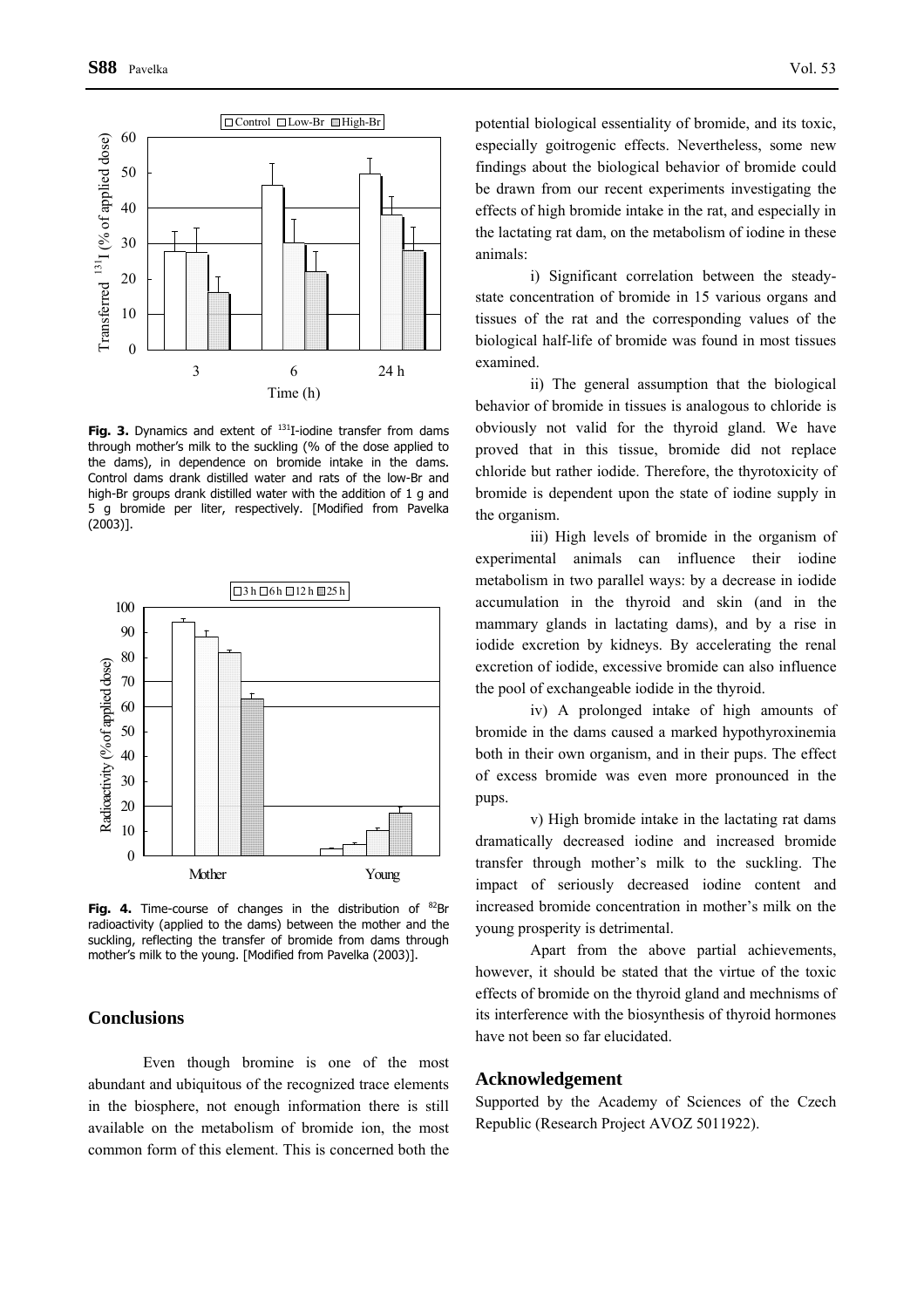#### **References**

- BAUMANN EJ, SPRINSON DB, MARINE D: Bromine and the thyroid. *Endocrinology* **28**: 793-796, 1941.
- BUCHBERGER W, HOLLER W, WINSAUER K: Effects of sodium bromide on the biosynthesis of thyroid hormones and brominated/iodinated thyronines. *J Trace Elem Electrolytes Health Dis* **4**: 25-30, 1990.
- COLE BT, PATRICK H: Tissue uptake and excretion of bromine-82 by rats. *Arch Biochem Biophys* **74**: 57-361, 1958.

DELANGE F: Iodine deficiency in Europe. (in Czech) *Čas Lék Čes* **134**: 35-43, 1995.

- DISSE M, JOO F, SCHULZ H, WOLFF JR: Prenatal exposure to sodium bromide affects the postnatal growth and brain development. *J Brain Res-J Hirnforsch* **37**: 127-134, 1996.
- DIXON TF: Bromine in the tissues. *Biochem J* **29**: 86-89, 1935.
- GLINOER D: The regulation of thyroid function in pregnancy: Pathways of endocrine adaptation from physiology to pathology. *Endocrine Rev.* **18**: 404-433, 1997.
- GROSS J: Iodine and Bromine (Chapter 29). In: *Mineral Metabolism. An Advanced Treatise*, Vol. II, Part B, CL COMAR, F BRONNER (eds), Academic Press, New York, 1962, pp 221-285.
- HAMILTON EI, MINSKI MJ, MILTON EI, CLEARY JJ: The concentration and distribution of some stable elements in healthy human tissues from the United Kingdom. An environmental study. *Sci Total Environ* **1**: 341-374, 1972/1973.
- HELLERSTEIN S, KAISER C, DARROW DD, DARROW DC: The distribution of bromide and chloride in the body. *J Clin Invest* **39**: 282-287, 1960.
- HETZEL BS: Iodine deficiency disorders (IDD) and their eradication. *Lancet* **ii**: 1126-1129, 1983.
- LANGLEY CZERWINSKI A: Bromide excretion as affected by chloride administration. *J Am Pharm Ass* **47**: 467-471, 1958.
- LENER J, BABICKÝ A, PAVELKA S, VOBECKÝ M: Impact of enhanced bromide intake on iodine accumulation in the mammary gland of the lactating rat. In: *Mengen- und Spurenelemente*, M ANKE et al. (eds), Schubert-Verlag, Leipzig, 2000, pp 205-210.
- LOEBER JG, FRANKEN MAM, VAN LEEUWEN FXR: Effect of sodium bromide on endocrine parameters in the rat as studied by immunocytochemistry and radioimmunoassay. *Food Chem Toxicol* **21**: 391-404, 1983.
- MASON MF: Halide distribution in body fluids in chronic bromide intoxication. *J Biol Chem* **113**: 61-73, 1936.
- PAVELKA S: Excess bromide in the lactating rat is transferred through mother's milk to the suckling. In: *Macro and Trace Elements*, M ANKE, R MÜLLER, U SCHÄFER, M STOEPPLER (eds), Schubert-Verlag, Leipzig, 2002, pp 575-583.
- PAVELKA S: Effects of exogenous bromide on the metabolism of iodine. In: *Trace Elements in Human: New Perspectives*, Part I, S ERMIDOU-POLLET, S POLLET (eds), University of Athens, Athens, 2003, pp 615-624.
- PAVELKA S: Bromine (Chapter 9.3). In: *Elements and Their Compounds in the Environment. Occurrence, Analysis and Biological Relevance*, Vol. 3, Part IV, E MERIAN, M ANKE, M IHNAT, M STOEPPLER (eds), Wiley-VCH Verlag, Weinheim, 2004, pp 1445-1455.
- PAVELKA S, LENER J, VOBECKÝ M, BABICKÝ A: Interference of bromine with iodine metabolism in the rat thyroid. *Chem Papers* **52**: 389-390, 1998.
- PAVELKA S, BABICKÝ A, VOBECKÝ M, LENER J: Effect of high dose of bromide on iodine etabolism in the rat. In: *Industrial Toxicology '99*, V ROMANČÍK (ed), Slovak Technical University, Bratislava, 1999a, pp 224- 228.
- PAVELKA S, BABICKÝ A, VOBECKÝ M, LENER J: The effect of extremely high bromide intake on the biological half-life of iodine in the rat. In: *Mengen- und Spurenelemente*, M ANKE et al. (eds), Verlag Harald Schubert, Leipzig, 1999b, pp 205-209.
- PAVELKA S, BABICKÝ A, VOBECKÝ M, LENER J, ŠVANDOVÁ E: Bromide kinetics and distribution in the rat. I. Biokinetics of 82Br-bromide. *Biol Trace Elem Res* **76**: 57-66, 2000a.
- PAVELKA S, BABICKÝ A, VOBECKÝ M, LENER J: Bromide kinetics and distribution in the rat. II. Distribution of bromide in the body. *Biol Trace Elem Res* **76**: 67-74, 2000b.
- PAVELKA S, BABICKÝ A, VOBECKÝ M, LENER J: Effects of an enhanced bromide intake on iodine metabolism in the rat. In: *Trace Elements in Human: New Perspectives*, S ERMIDOU-POLLET, S POLLET (eds), University of Athens, Athens, 2000c, pp 179-187.